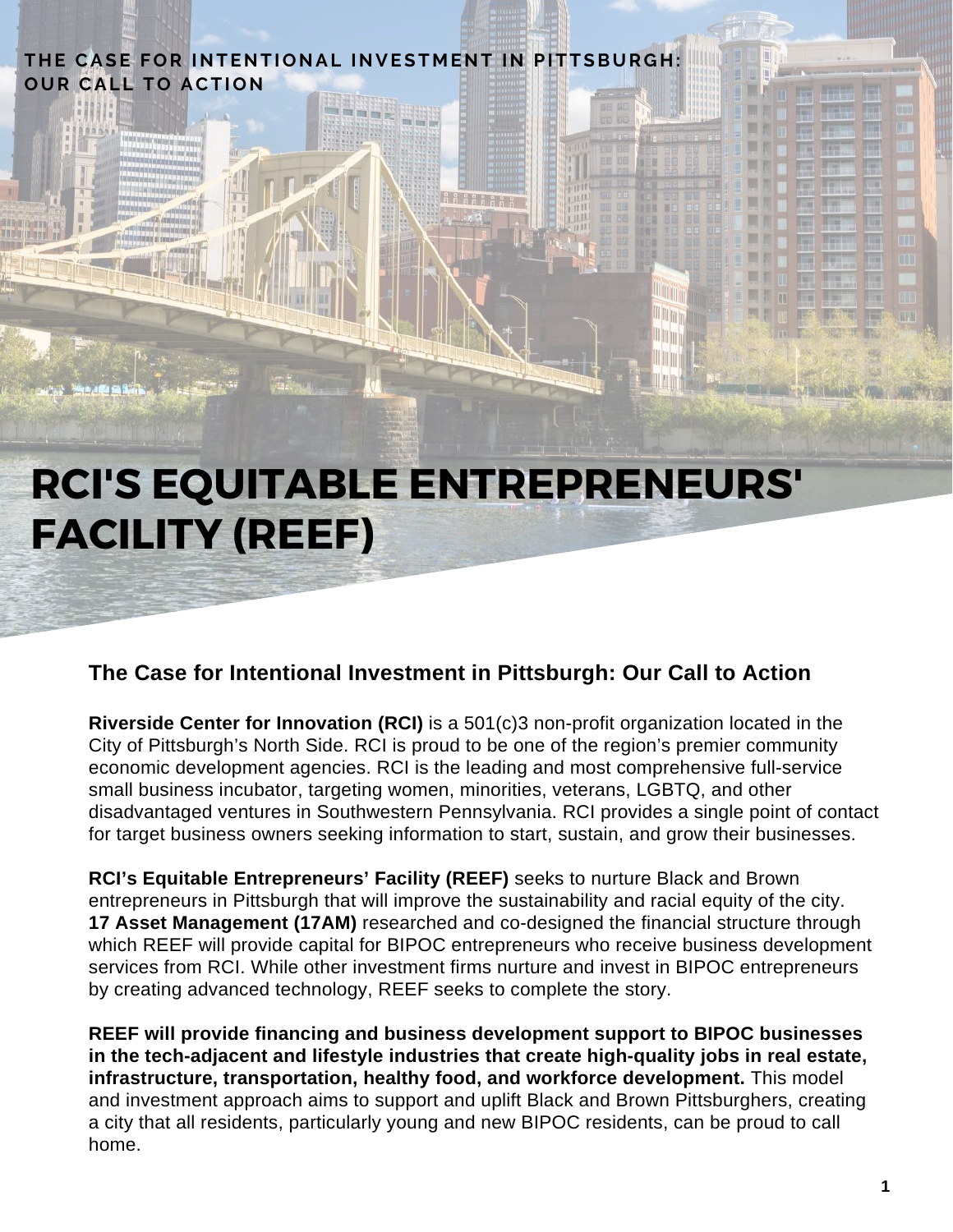

# **HOW INVESTMENTS CAN CREATE NEW INDUSTRIES AND NEW WEALTH**

**The RCI Equitable Entrepreneurs' Facility (REEF) strives to transform Pittsburgh into an "intelligent city" — a city that is not only technologically savvy, but also human-centered, racially equitable, diverse, healthy, and culturally rich.**

REEF will transform Pittsburgh into a prosperous place that leverages its **built environment** and **mobility sectors** to protect its most vulnerable populations. Both will lead to more equitable access to safe housing, transit, walkable streets, environmentally sustainable environments, healthy food, and welcoming spaces. REEF will invest in **BIPOC businesses in tech-adjacent and lifestyle industries** that contribute to the Intelligent Built Environment and Mobility Sectors.

A **lifestyle business** can be defined as "a business that is created and operated by its founder in order to help them maintain a particular income level, earning just enough revenue to meet the founder's basic needs." Lifestyle businesses circulate local revenue and help neighborhoods and families grow generational wealth. They can be found within a wide range of sectors, including leisure and tourism, food, fashion, beauty, retail, professional services, and the arts. They are stepping stones to place-based economic growth and social change.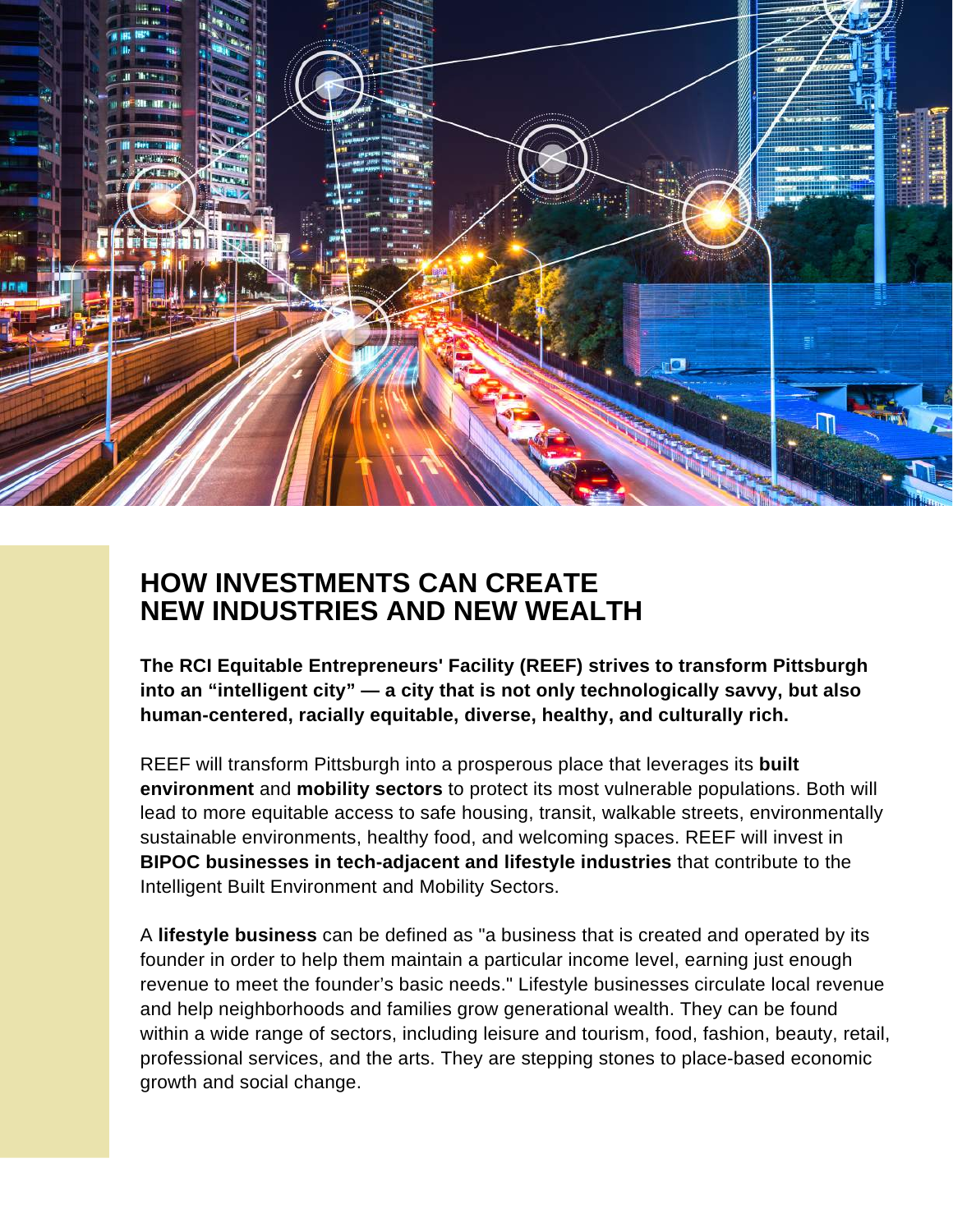

### **INVESTING IN AN INTELLIGENT BUILT ENVIRONMENT**

The "built environment" includes where humans live and work, such as homes, workplaces, streets, neighborhoods, infrastructure, buildings, parks, trails, and even abandoned buildings.

**An intelligent built environment allows equitable access to safe housing, transit systems, walkable streets, environmentally sustainable environments, healthy food, and welcoming spaces.** Moreover, it enables "health equity" or the "right to good health" for all of its residents, and provides access to life-saving goods and services such as medicine, healthy food, green spaces, and job opportunities. Residents in these neighborhoods tend to experience lower levels of air pollution, improper housing, and firearm violence.

# **INVESTING IN INTELLIGENT MOBILITY**

Mobility is the process of transporting humans, goods, and services. Pittsburgh's mobility and logistics sector contains several subsectors, including transit, freight transport, home health offerings, city infrastructure, logistics, and mobility.

**Intelligent Mobility harnesses the power of connectivity to transport both humans and goods/services around a city, which enables greater economic activity, productivity, and demand.** When city residents are permitted to traverse a city easily and seamlessly, they are better able to access high-quality job opportunities, lifestyle businesses, healthcare, healthy food, and social gatherings for enrichment and healing. These activities enable city wealth to remain local, thereby spawning further prosperity. A clean, human-centric, and technologically savvy mobility sector is essential to an intelligent city.

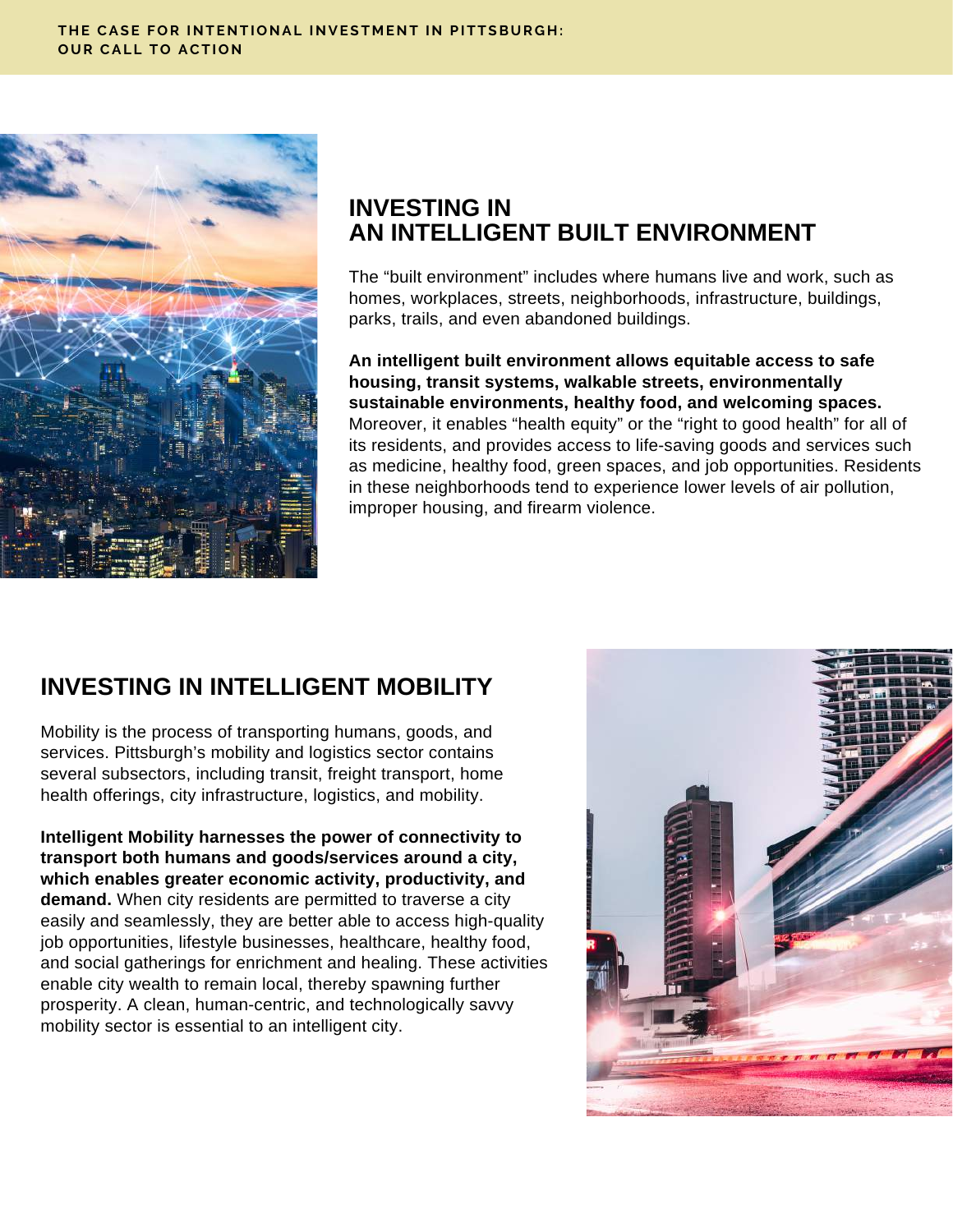# **REEF'S BUILT ENVIRONMENT SUB-SECTORS**

*The built environment includes many sub-sectors that come together to create more intelligent and inclusive neighborhoods. Investors and institutions can help make this intelligent future a reality by supporting companies that innovate across the Built Environment supply chain, from those involved in the development of sustainable building materials and technologies to those focused on resilient infrastructure and buildings. REEF will invest in businesses that fall under the following categories:*

|                | <b>Sub-sector</b>                       | <b>Scope</b>                                                                                                                                                                                                                                                 |
|----------------|-----------------------------------------|--------------------------------------------------------------------------------------------------------------------------------------------------------------------------------------------------------------------------------------------------------------|
| $\mathbf{1}$   | <b>Urban Planning</b>                   | This sector is focused on optimizing the layout of Pittsburgh neighborhoods<br>as a whole and ensuring that all residents are treated equitably.                                                                                                             |
| $\overline{2}$ | <b>Architecture</b>                     | This sector is focused on designing buildings in Pittsburgh, such as homes<br>and workspaces, and converting blighted buildings into usable ones.                                                                                                            |
| 3              | <b>Urban Design</b>                     | This sector is focused on optimizing open spaces and converting them into<br>parks, gardens, green spaces, recreational areas, and walkable streets.                                                                                                         |
| 4              | <b>Real Estate</b>                      | This sector is focused on providing residents with safe, affordable, and<br>accessible homes and workplaces that meet high health and environmental<br>standards.                                                                                            |
| 5              | <b>Civil Engineering</b>                | This sector is focused on ensuring building projects are feasible from energy,<br>material, and structural points of view. This sector enables proper use of<br>resources to make Pittsburgh climate-resilient in the face of adverse weather<br>conditions. |
| 6              | <b>Supplies</b>                         | This sector is focused on providing sustainable, climate-resilient building<br>materials for construction projects.                                                                                                                                          |
| $\overline{7}$ | <b>Construction</b>                     | This sector is focused on physically building healthy homes, workplaces, and<br>infrastructure.                                                                                                                                                              |
| 8              | <b>Waste</b><br><b>Management</b>       | This sector is focused on collecting, managing, treating, and disposing of<br>waste in ways that are sustainable, socially equitable, and environmentally<br>just for all Pittsburgh residents.                                                              |
| 9              | <b>Transportation</b>                   | This sector is focused on improving equitable access, utility, and affordability<br>of public and private transportation options for all Pittsburgh residents.                                                                                               |
| 10             | <b>Utilities</b>                        | This sector is focused on providing Pittsburgh residents with reliable,<br>affordable, and sustainable sources of energy, water, and critical services<br>needed for a healthy life.                                                                         |
|                | 11 Plumbing                             | This sector is focused on providing Pittsburgh residents with functional and<br>safe water systems, storm piping systems, fire protection, and sprinkler<br>systems.                                                                                         |
| 12             | <b>HVAC</b>                             | This sector is focused on providing HVAC (Heating, Ventilation, Air<br>Conditioning) systems to ensure all residents have access to clean air and<br>comfortable temperatures.                                                                               |
| 13             | <b>Electrical</b><br><b>Engineering</b> | This sector is focused on ensuring residents have access to life safety<br>systems such as fire alarms and sufficient electricity to support their<br>technology needs.                                                                                      |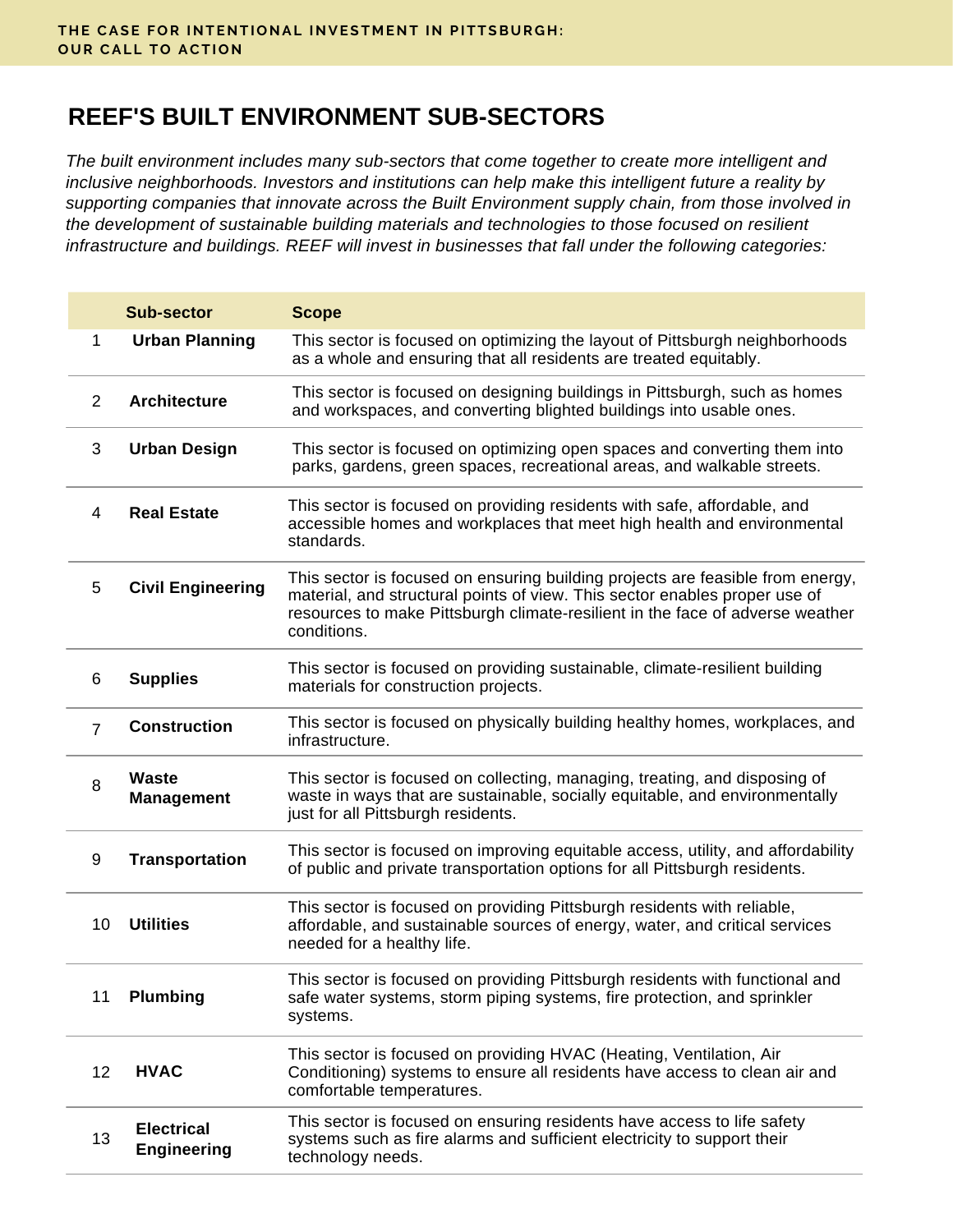# **REEF'S MOBILITY SUB-SECTORS**

*The mobility ecosystem includes many sub-sectors that work together to create a more intelligent and connected city. Investors and institutions can help make this intelligent future a reality by supporting companies innovating across the supply chain, from those involved in the development of sustainable materials and technologies to those creating affordable and sustainable transit options. REEF will invest in businesses that fall under the following categories:*

|                | <b>Sub-sector</b>                                  | <b>Scope</b>                                                                                                                                                                                                                                                                                                                                    |
|----------------|----------------------------------------------------|-------------------------------------------------------------------------------------------------------------------------------------------------------------------------------------------------------------------------------------------------------------------------------------------------------------------------------------------------|
| $\mathbf{1}$   | <b>Transportation</b>                              | Public & private transport companies such as rideshare, private car/shuttle<br>services, vehicle sale / rental companies (e.g., car, bike, scooter,<br>autonomous vehicles), and vehicle storage companies. This will also include<br>soft tissue sub-contractors enlisted by the City government to construct<br>metros and bus rapid transit. |
| $\overline{2}$ | Infrastructure &<br><b>Construction</b>            | Infrastructure and maintenance companies. Companies are contracted by<br>the city or corporation to construct public transit infrastructure.                                                                                                                                                                                                    |
| 3              | <b>Urban Planning</b>                              | Human-centered urban design firms and developers.                                                                                                                                                                                                                                                                                               |
| 4              | <b>Mobility</b><br>Research &<br><b>Innovation</b> | Companies involved in the development of innovative and sustainable<br>research or technologies in mobility-related areas (e.g., autonomous<br>vehicles, clean energy, waste management, logistics).                                                                                                                                            |
| 5              | <b>Sustainable</b><br><b>Materials</b>             | Companies involved in the development of innovative and sustainable<br>materials that are used in mobility-related areas (e.g., transport, energy,<br>infrastructure, food).                                                                                                                                                                    |
| $6\phantom{1}$ | Logistics, Freight,<br>& Fleets                    | Logistics and transportation companies such as fulfillment/distribution<br>centers, warehouses, storage centers, packaging, freight services, customs<br>brokers, and logistics technology.                                                                                                                                                     |
| $\overline{7}$ | <b>Delivery Services</b>                           | Companies that deliver goods such as food, medicine, documents, and<br>packages locally.                                                                                                                                                                                                                                                        |
| 8              | <b>Home Services</b>                               | Companies that provide at-home services such as health care (e.g. nurses,<br>mental health, social work, doctors), cleaning, and repairs.                                                                                                                                                                                                       |
| 9              | Internet-of-<br>Things (IoT)                       | Companies that collect and analyze city data related to traffic congestion,<br>emissions, pollution, accidents, and efficiency.                                                                                                                                                                                                                 |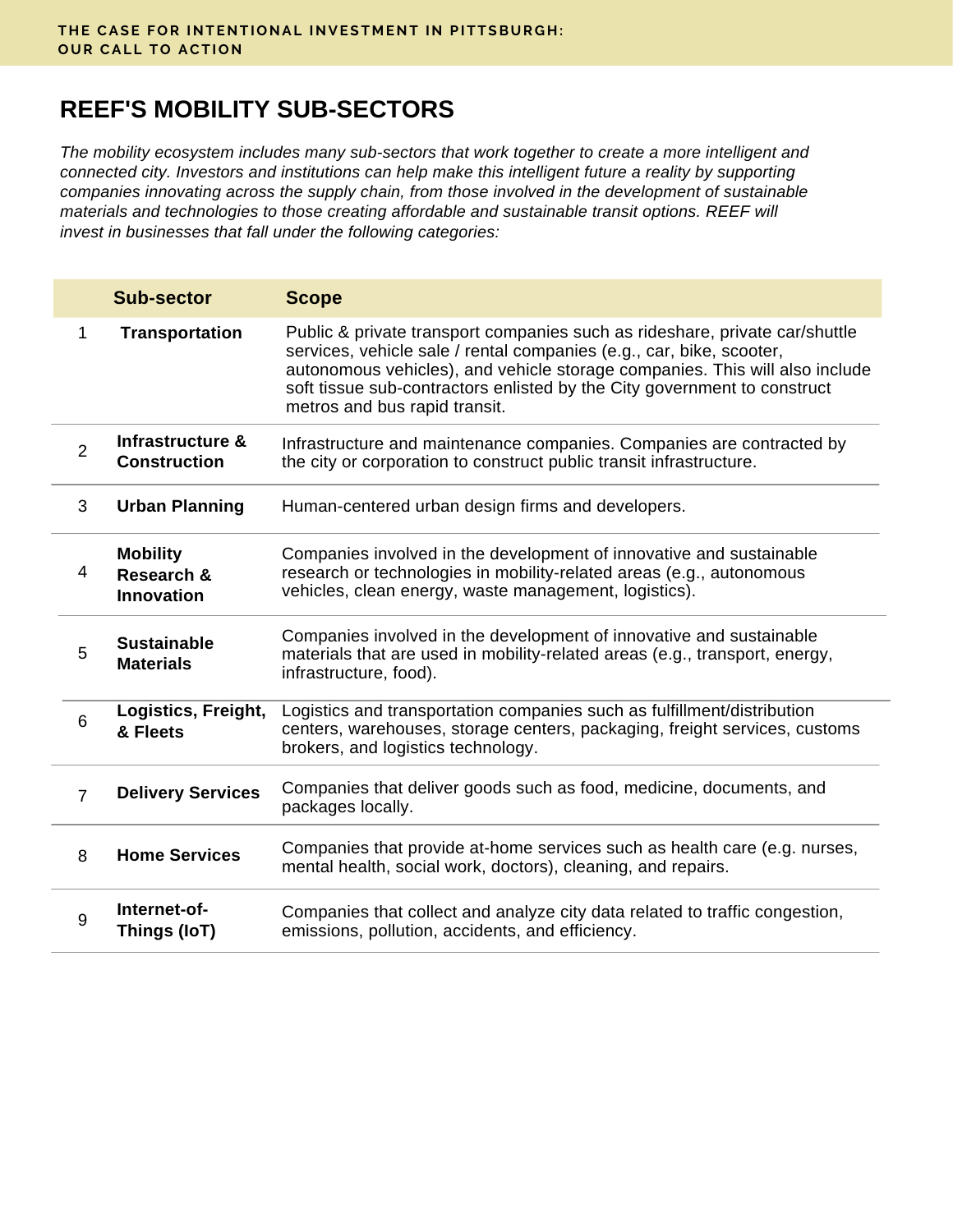## **SDG IMPACT IN PITTSBURGH**

The United Nations 17 Sustainable Development Goals (SDGs), detailed in 169 Targets, cover the entire spectrum of human development — from the fight against poverty, climate change, gender equality, and decent work, to better institutions, justice, peace, and sustainable cities and territories. Mobility, in particular, is crucial to the achievement of sustainable cities and communities (SDG 11) to the need for more sustainable, accessible, inclusive, and efficient urban and territorial transportation. Creating a modern and inclusive Pittsburgh has the potential to improve the lives and livelihoods of all its residents, including health, quality of life, household income, and climate change resilience.